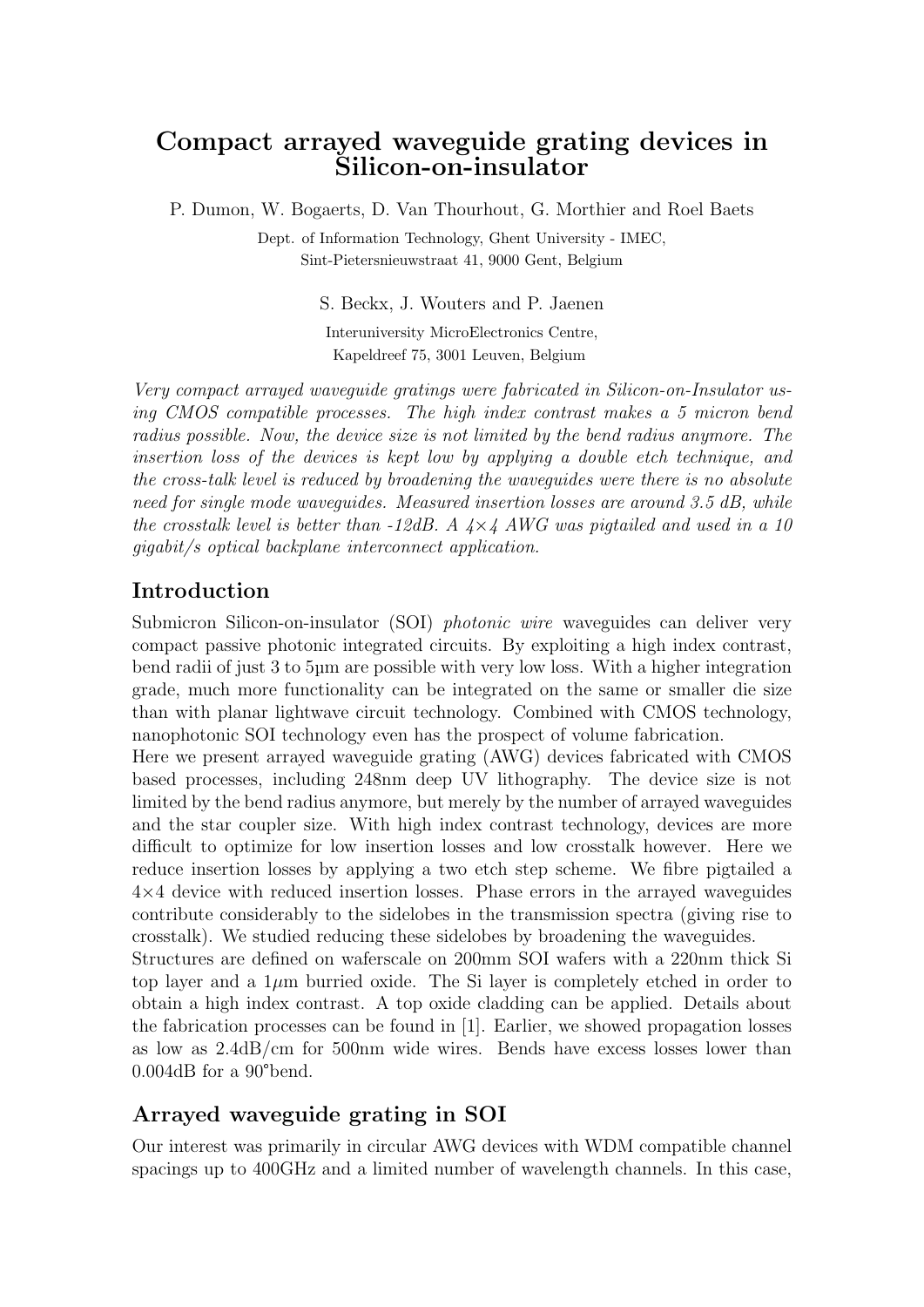

Figure 1: Chip layout, with two AWG devices, access and alignment waveguides, fibre couplers and alignment features. The inset illustrates the use of vertical fibre coupler gratings.

the frequency free spectral range (FSR) is relatively small (e.g. 1THz) and the device size is limited by the needed delay length and the number of arrayed waveguides. Insertion losses are mostly due to the finite gap size between the arrayed waveguides at the star coupler edge. In our case, these gaps are limited to about 200nm, which is a lot for this high index contrast system. In order to circumvent this problem, using a lower index contrast for the star coupler is a well-known solution. We used this approach by applying a two etch step scheme. In a first shallow etch step (70nm), the star couplers and their short access waveguides are defined. The second etch step is deep (220nm) and defines the high index contrast waveguides. A double taper approach is used to convert between the high and low index contrast. The alignment accuracy between the two lithography steps is done on waferscale and is good enough to not introduce noticeable excess losses.

While first AWG designs had best channel insertion losses of about 8dB, the AWG devices with dual etch steps now have insertion losses of about 3.5dB for the best channels.

## Fibre pigtailing

We pigtailed a  $4\times4$  AWG device with 250GHz channel spacing to standard single mode fibres. This was done using broadband grating couplers [2] and a commercially available eight fibre array connector. The actual AWG is only  $400x350 \mu m^2$  in size. This is illustrated by the chip layout in Figure 1. Even with access waveguides and fibre couplers, de die size is smaller than the array connector surface. The great alignment tolerances of the fibre couplers, combined with features on the chip, facilitated alignment during characterization and pigtailing. After first characterization,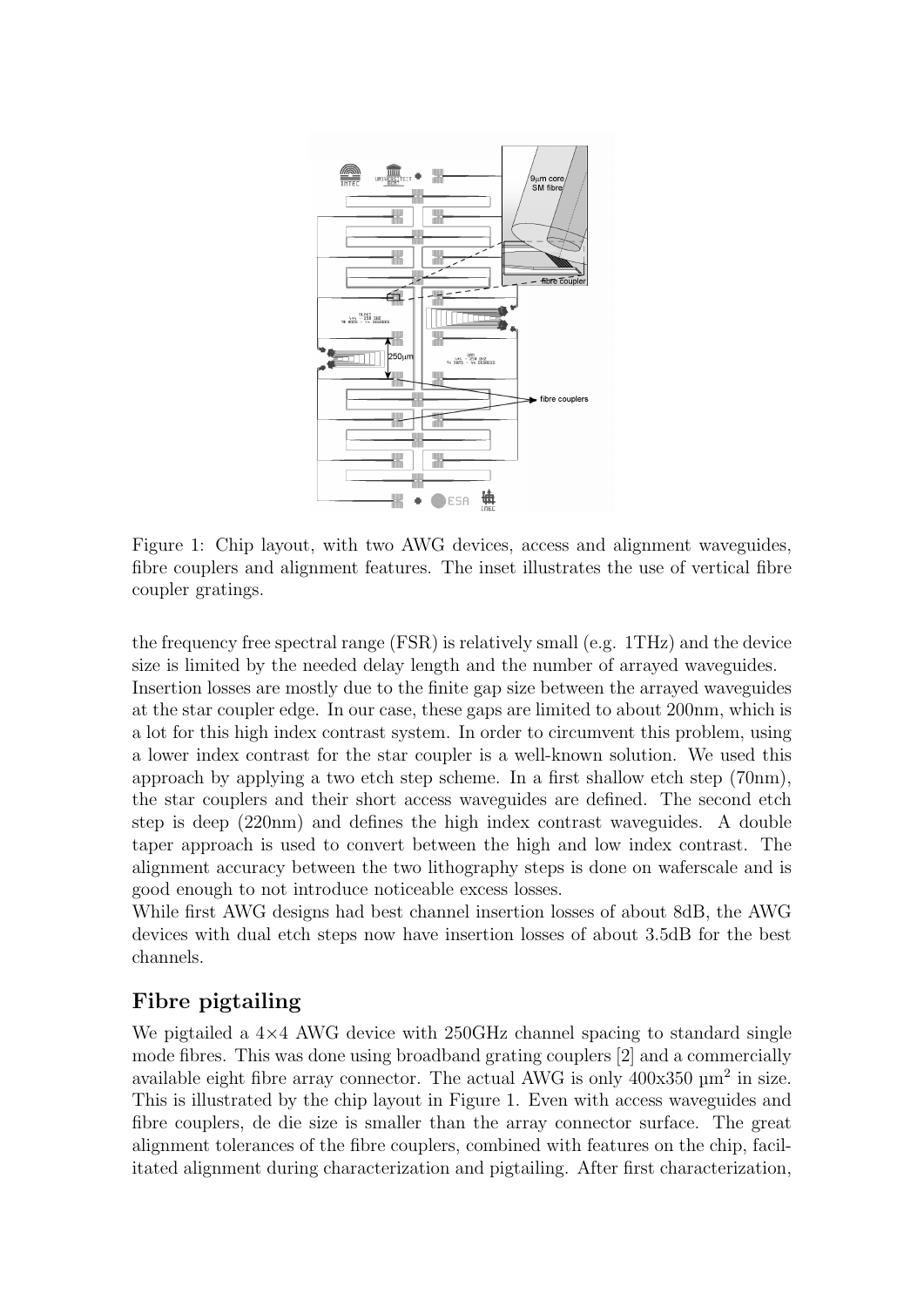

Figure 2: Fibre to fibre transmission spectrum of a 4-channel, 250GHz channel spacing AWG. Overlayed spectra from the third input to all outputs are shown.

the connector was glued to the chip using a UV cureable glue. The SOI device has a 750nm thick oxide top cladding, serving as a passivating and protective layer, and enhancing the fibre coupler transmission. The glue also acts as an index matching material between the fibre and this oxide top cladding. The total fibre-to-fibre insertion loss is 12.5dB for the best channels. Figure 2 shows the transmission spectrum of the pigtailed device, from one input to all four outputs.

The pigtailed device was packaged with a peltier element and thermistor for temperature control, and applied as the wavelength router in a wavelength routed 10Gb/s reconfigurable optical backplane using tuneable lasers. Allthought the -12dB sidelobe level is still high, it was within spec for this application and indeed delivered low enough single channel crosstalk.

#### Reduction of the sidelobe level

The high sidelobes are partly due to phase errors in the arrayed waveguides. Roughness of just a few nm and longer scale variations of about the same amplitude, can give rise to considerable phase errors. As the longer arrayed waveguide lengths have a length of a few 100µm considering the FSR, these phase errors become important. In broader waveguides, the effective index of the ground mode changes less with the waveguide width. Simulation of the waveguide mode combined with a statistical roughness model, showed that even a broadening of the waveguides from 500nm to 800nm would considerably reduce the phase errors and therefore the sidelobes in the AWG transmission spectra. Then, whereas the second generation device that was fibre pigtailed had a sidelobe level of  $-12$ dB only in a small fabrication parameter range, we expected AWG devices employing broader arrayed waveguides to systematically show lower sidelobes. Because 800nm wide wires are not single mode anymore, part of the waveguide is kept narrower and linear tapers of 3µm length convert between narrow and broad parts. In all characterized devices, this broadening leads to better transmission characteristics. This is illustrated by the example in Figure 3, where the transmission spectrum for one input to output path of an